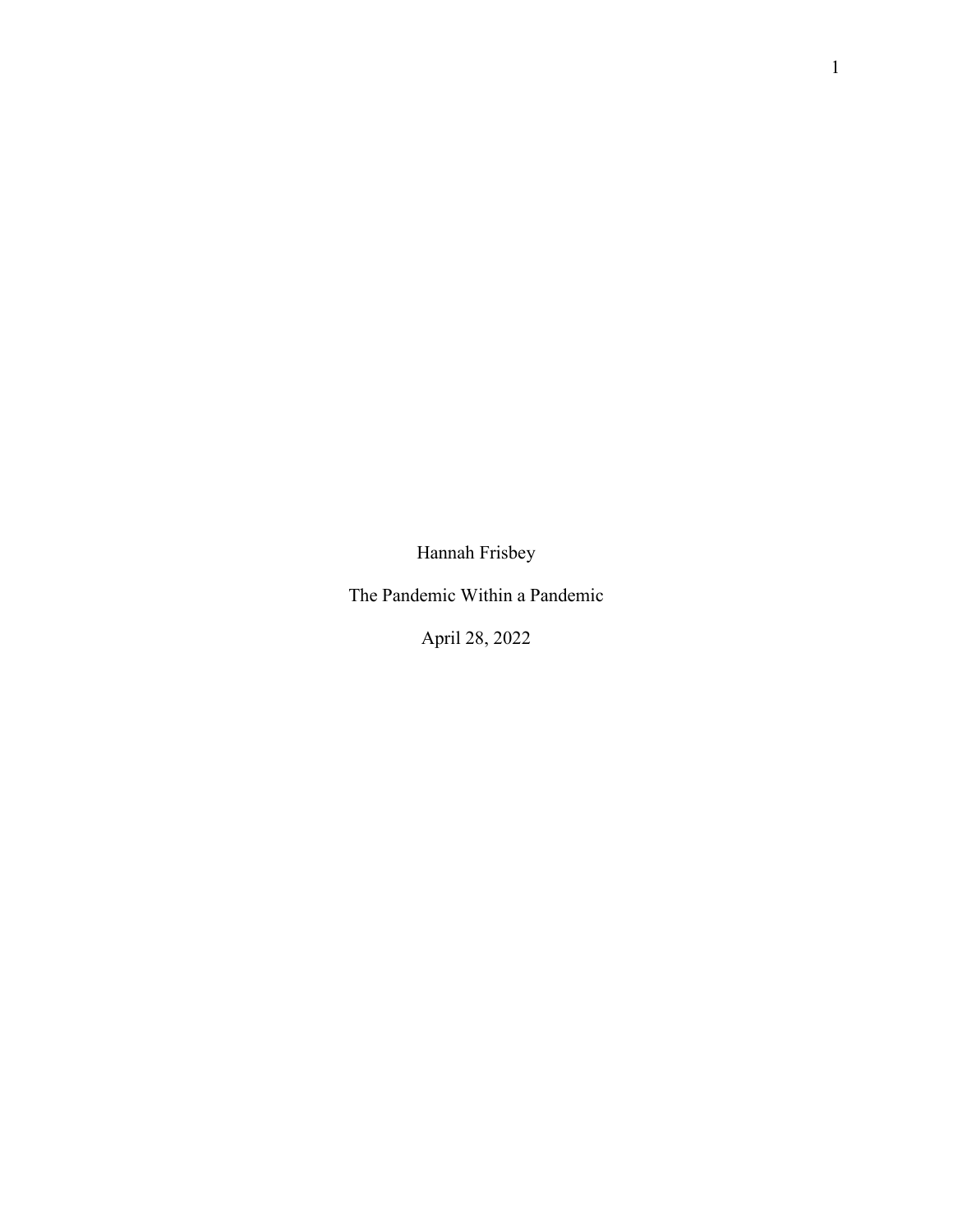## **Introduction**

Since April of 2020, we have endured a time of confinement within our families due to the restrictions implemented from the COVID-19 pandemic. However, this is not the first pandemic that has drastically increased violence. For instance, scholars, such as John Neetu, Sara Casey, Giselle Carino, and Terry McGovern, that are affiliated with the doctorate program of public health from Columbia University have shown that whenever quarantine measures are enforced, such as during the Spanish Flu, Ebola, and the Zika virus, it has had extreme impacts of the rates of domestic violence occurrence in the homes. In that case, why is that when disasters strike and individuals must stay at home with their significant others, violence typically increases? In this review, I will be exploring the factors that influence this increase in domestic violence since it has impacted our generation today and in the past. Many organizations, such as the Center for Disease Control and the American Psychological Association, have conducted numerous studies about the reasons why this alleged increase occurred, so this topic was chosen to combine these pieces of literature, as well as research studies done by scholars worldwide, to help understand more deeply the role that quarantine has in the violence increase. If for some reason, the articles studied factors of domestic violence before the pandemic or included previous relationship issues beforehand, they were excluded from my project, but otherwise, keywords such as factors, COVID-19, and domestic violence were used to identify existing studies. With these keywords in mind, my research question driving this study is: What factors have allegedly increased domestic violence during the COVID-19 pandemic? This question is essential in discovering ways we can help with future pandemics to help immobilize the damaging effects that victims may experience after. The relational turbulence theory, unemployment and stress, social isolation and lack of sexual interest, barriers to resources, and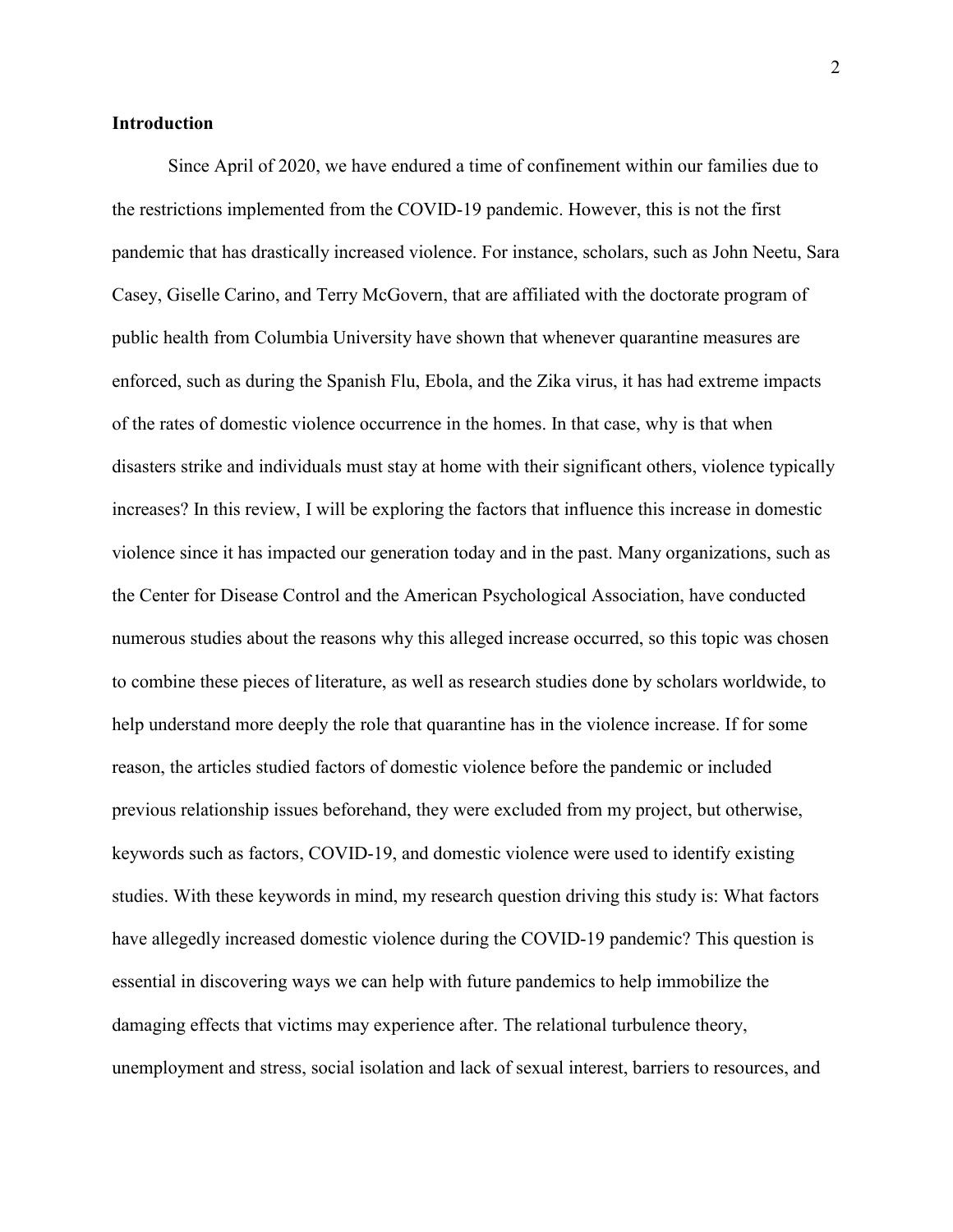substance abuse are all relevant concepts that can help us discover the link between COVID-19 and the increase in domestic violence.

## **Relational Turbulence Theory**

Many sociologists have proposed the Relational Turbulence Theory that has been studied across previous pandemics. Nonetheless, the same concept became explored during this historic pandemic too. Essentially, this theory explains how, "the external change to the relational environment compels romantic partners to navigate transitions by establishing new routines as interdependent couples" (Goodboy, et al., 2021, p. 1800). As with the pandemic, changes happen within each relationship, as his research study shows. They measured college students in relationships using a Likert scale that measured their relationship changes during COVID-19's time frame, and found that it "affected their interdependence, experience of negative emotions, and stability" which ultimately signifies that this theory rings true (Goodboy, et al., 2021, p. 1810). Due to this study's results of negative emotions and instability, we can generalize that this can cause major changes to any relationship, whether marital or dating, that can heighten the risk for domestic violence to occur. Further implications should become researched regarding this theory, so we can effectively identify interventions to help individuals transition to new routines easier.

#### **Unemployment, Stress, and Financial Constraints**

According to the Council on Criminal Justice, there has been an "8 percent increase in domestic violence since the government mandated stay-at-home orders" (2022, para. 1). One of the sources for this increase "is unemployment, financial insecurity, and the stress that accompanies childcare or homeschooling", as the Criminal Justice Council addressed (2022, para. 3). Due to these financial stressors, relationship satisfaction can decrease which could cause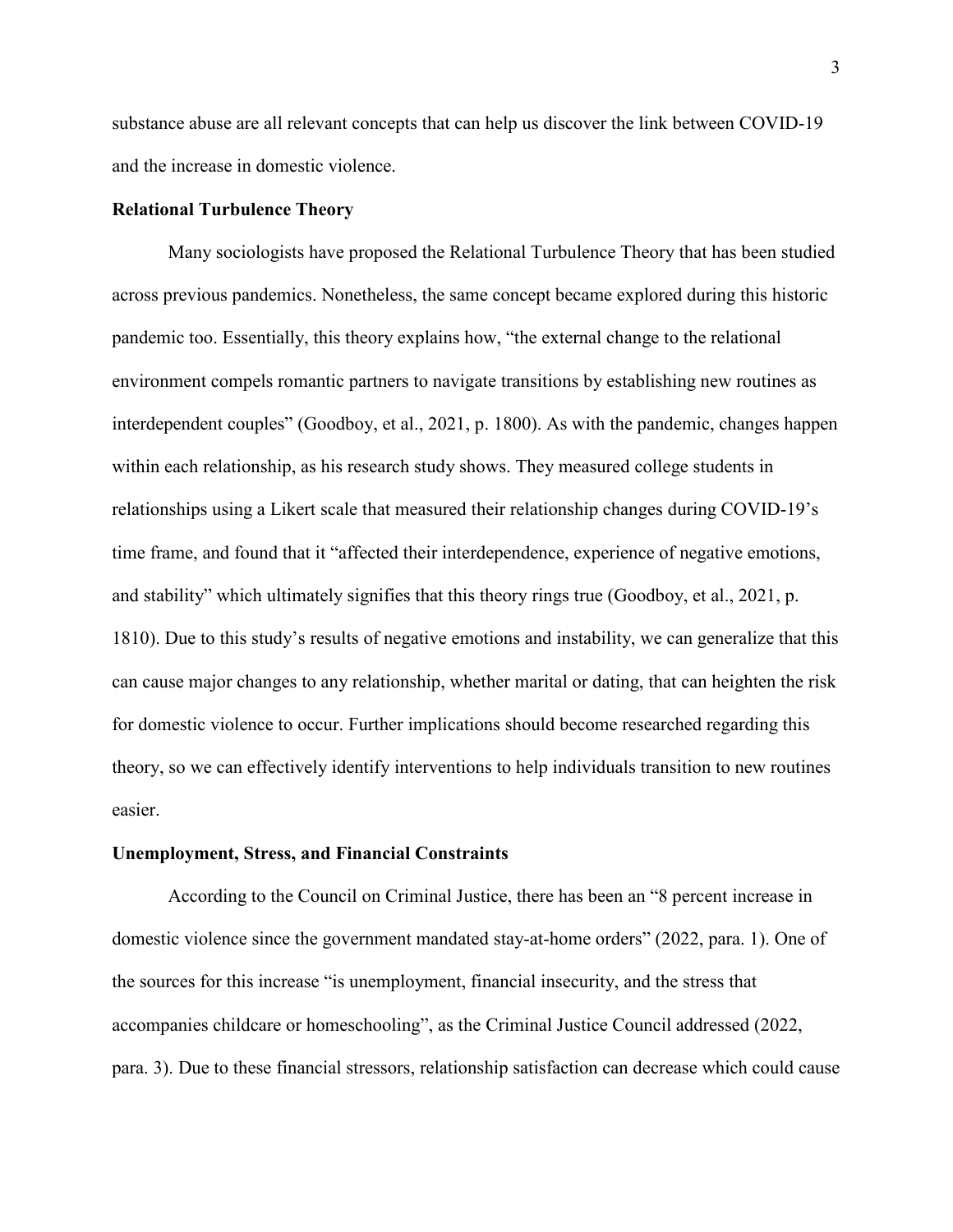domestic violence to occur. A research study, by Schmid, et al. addressed this concern when they correlated the partners' employment situation, whether it was home-office or short-term work, with the impact on relationship satisfaction. They took many factors into consideration, such as children living with them and the satisfaction before and found that "satisfaction decreased for respondents experiencing home-office and short-time work who lived without children compared to those living with children" (Schmid, et al., 2020, p. S753). It was noted that the couples without children experienced more conflicts and had higher satisfaction beforehand than the ones with children. In that case, children may not influence domestic violence during the pandemic as other scholars, such as the Council of Criminal Justice stated above. With that being a major difference between these two studies, we may need to determine the actual impact that children have on a parent's relationship during COVID-19. On the other hand, we can see these unemployment effects across the globe, as researchers in Bangladesh discovered similar results. The study, done by Doza-Bodrud, et al., became administered through a perception-based questionnaire in which a random sample of over one thousand respondents answered. The participants stated that the government did the right thing by quarantining, but that many families and necessities became affected, "such as the low-income population, the price of basic products, and the possibility of severe socio-economic and health crises" (Doza-Bodrud, et al., 2020, p.1). With this research study, we can see that unemployment is a tremendous consequence accompanied by the pandemic, which can hinder many families to be able to afford the necessities such as health and basic needs for living. They may, then, opt for violence as a result since their needs are not being met.

## **Social Isolation and Lack of Sexual Interest**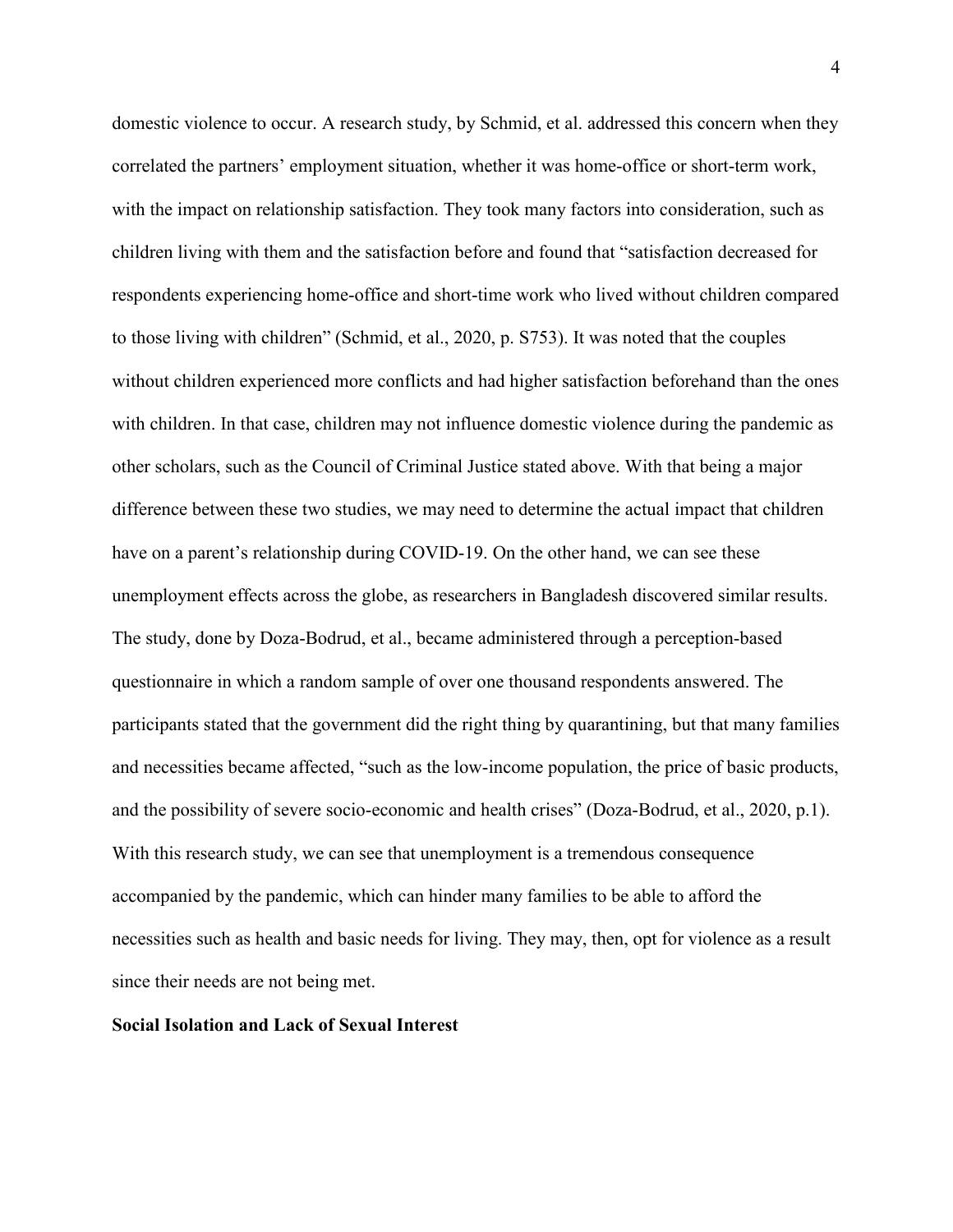Because of confinement mandates and individuals either losing their jobs or working virtually, social isolation became enhanced as they could not continue with their social lives like normal. An online health survey on social isolation completed among Belgian residents in relationships asserts this association as their results showed that "from April 2020 to March 2021, victims had higher odds of being unsatisfied with their social contacts which led to weaker social support systems and loneliness" (Drieskens, et al., 2022, p. 1). In other words, they depended solely on their spousal relationship to meet their social and emotional needs, eventually leading to burnout, and lashing out of the opposite partner. Not only that, but a study done by Luetke, et al. correlated changes of intimate and sexual behaviors due to dependency and eventually conflict from being socially isolated. Luetke's team of researchers collected data from a cross-sectional survey in which she observed their social and intimate relationships as well as their sexual behaviors. They found that, "34 percent of respondents reported some type of conflict with their partners due to COVID-19 and its restrictions and that many of their escalations were due to their sex lives changing" (Luetke, et al., 2020, p. 747). These correlations between social isolation and sexual interests can be a key reason for domestic violence to happen in the home because they do not have anyone to rely on or get in touch with besides their perpetrator. As professionals in this field, we should lead further research studies on how to ensure that everyone has some type of social support or friend they can reach out too, despite the limitation of a pandemic.

# **Barriers of the Pandemic and Access to Available Resources**

Due to social isolation experienced, there are pronounced barriers that many victims had a difficult time finding. From perspectives of social service workers on their experiences of treating domestic violence victims during the pandemic months, they were able to tell a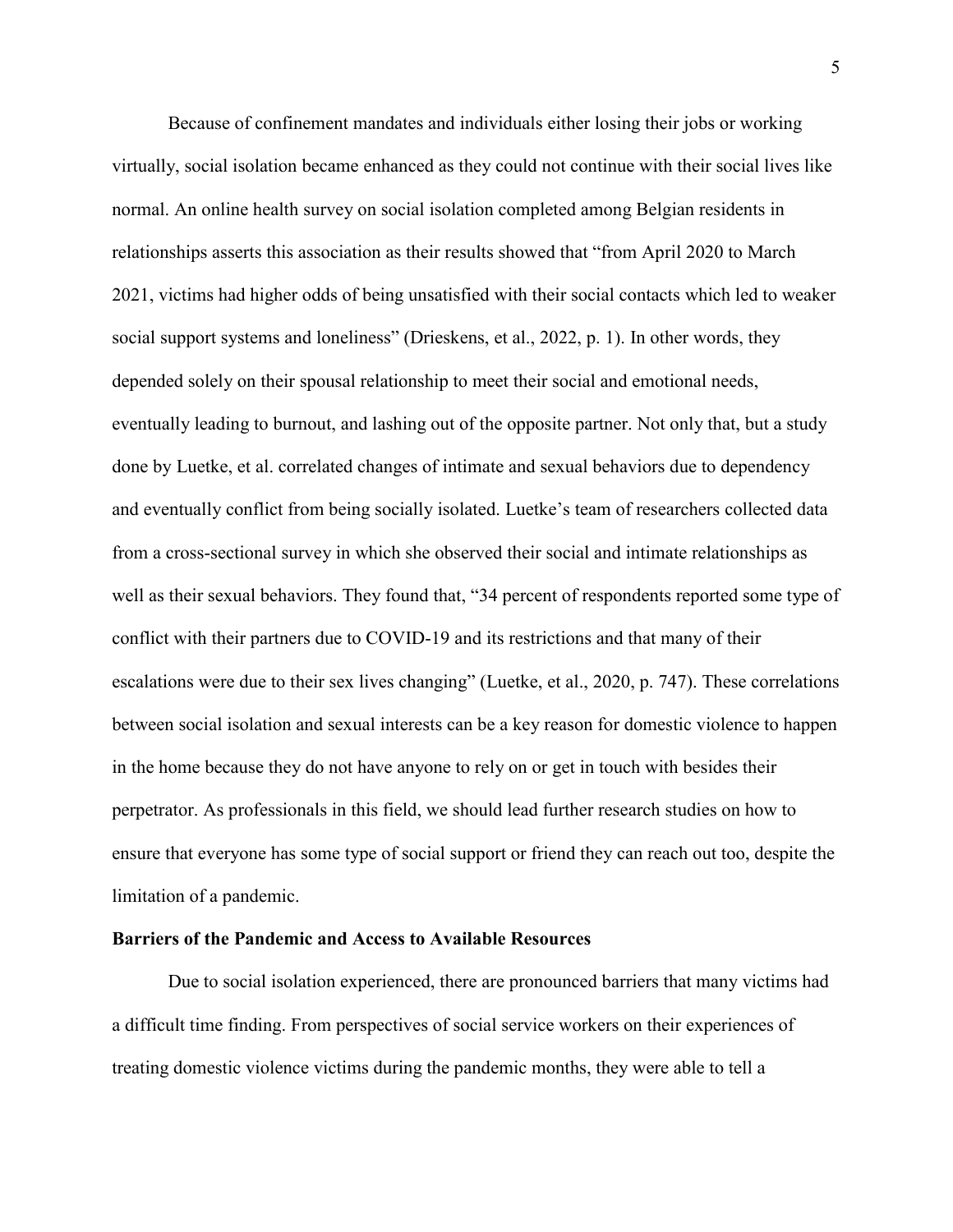difference between before and after the pandemic started. For instance, this research study conducted a semi-structured qualitative interview on 32 different social service providers where the majority said, "there was a decrease in the amount of calls they got at the beginning of the pandemic most likely due to safety concerns, their need to balance other priorities, and miscommunications about what resources were available to them" (Leigh, et al., 2022, para. 1). According to a report conducted by the American Psychological Association, "shelters were closed or under-resourced, emergency rooms were full, and people did not want to go out in public and risk getting COVID-19" (2020, para. 8). This presents a conflict because how can we effectively present resources that are available, if there were only a couple around their area in which may be closed or understaffed. This provides future implications for research as researchers in this field. After the pandemic picked up though, Leigh, et al. measured that the calls increased which is likely because of "their ability to return to normal activities, a greater need for support resources, increased levels of stress, and lack of a de-escalation period" (2022, para. 1). Through this research study, we can generalize that many relationships ended in violence, with a lack of available time and resources to reach out for help. It is important that if this happens again, we educate families about the resources and organizations that can help them balance their priorities, while also seeking help for themselves personally. Also, the providers reported that many perpetrators used COVID and quarantine as a coercive control technique to persuade them that they could not get help and were stuck in these conditions. As one victim said, "the abuser hid my insurance cards, so my child nor I could go to the doctor despite showing symptoms and would take away access to masks and disinfectants so I could not leave nor protect myself" (Leigh, et al., 2022, para. 46). This research study and article by the American Psychological Association is influential in discovering new themes that perpetrators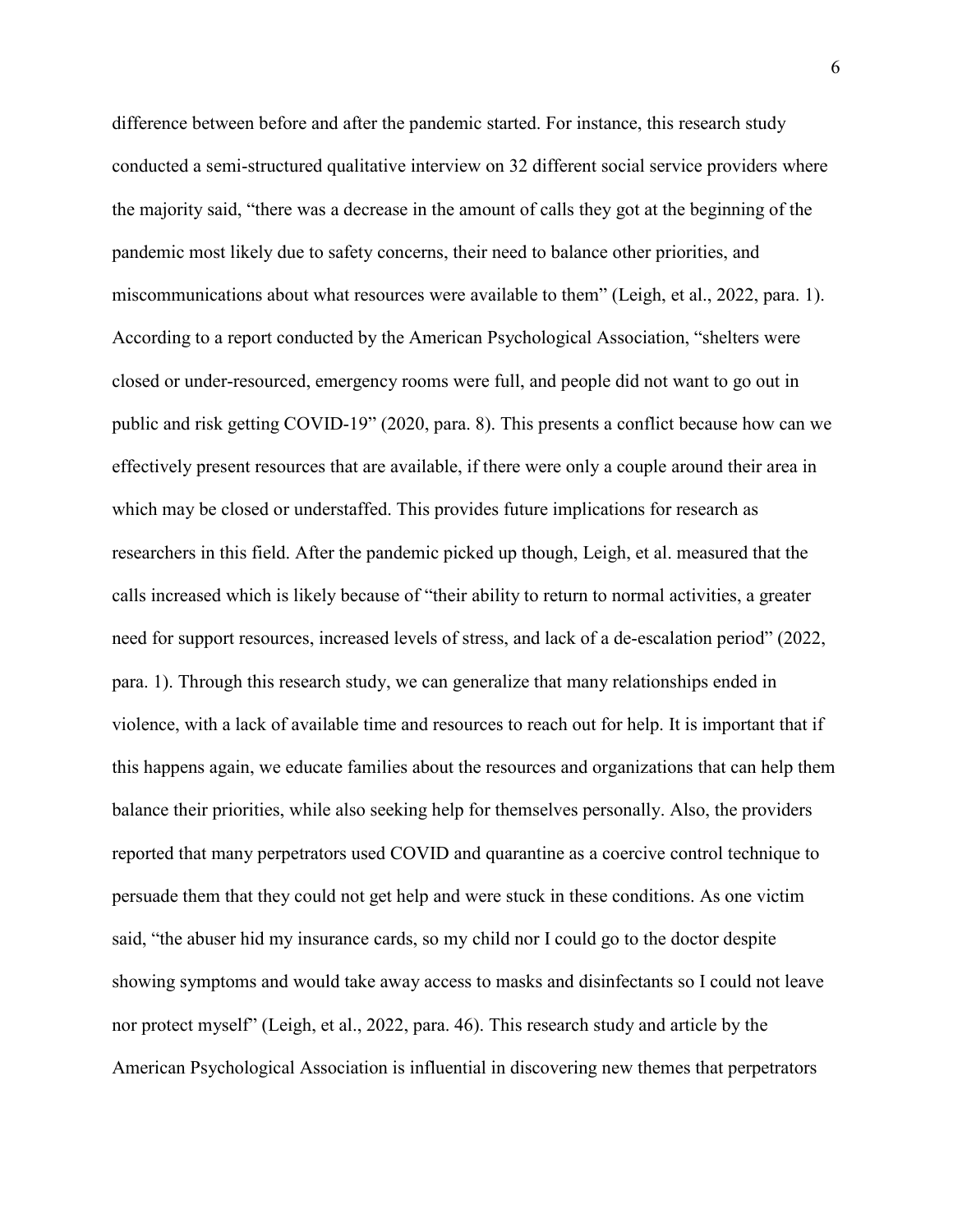use during confinement as well as expressing concerns regarding the lack of resources and social support systems available for victims.

#### **Drug and Alcohol Abuse**

Lastly, drug and alcohol abuse rates increased as well, which can be correlated to the rise in domestic violence during the pandemic. In one study conducted, researchers surveyed alcohol drinking throughout the pandemic to see if there were changes in the rates of alcohol use. They used an in-house questionnaire as well as several different tests such as AUDIT and GHQ-228, to sample subjects randomly. The results indicated that, "more than 30% changed their drinking habits because of the pandemic, with 16 percent drinking less, and 14 percent more, with alcohol being the most commonly used of the psychoactive substances (almost 73%)" (Chodkiewicz, et al., 2020, p. 1). Even though many use alcohol less, there was still a huge percent that used it more, which they found that their mental health was worse due to not knowing how to cope with daily functioning. In this case, COVID-19 can be a tremendous problem with the increase in alcohol use, likely resulting in an increase in family violence. Through social media, we can also see this factor as a catalyst for domestic violence. Xue, et al. used Twitter to see nine ways that vulnerabilities were expressed. His team of researchers analyzed over one million tweets and were able to find common themes represented. Some of the frequent key words they found on Twitter regarding substance abuse was "overdose, drug abuse, and addiction" which all led to individual's reports of risk factors for violence (Xue, et al., 2020, para. 16). One sample tweet was, "'March 2020 saw a surge in reported cases of domestic violence. Alcoholism increases chances of abuse manifold on women and children as well as the coworkers or friends cannot see the bruises or addiction'" (Xue, et al., 2020, para. 20). They also found other tweets regarding some of the factors already discussed, such as social isolation, employment stresses, and lack of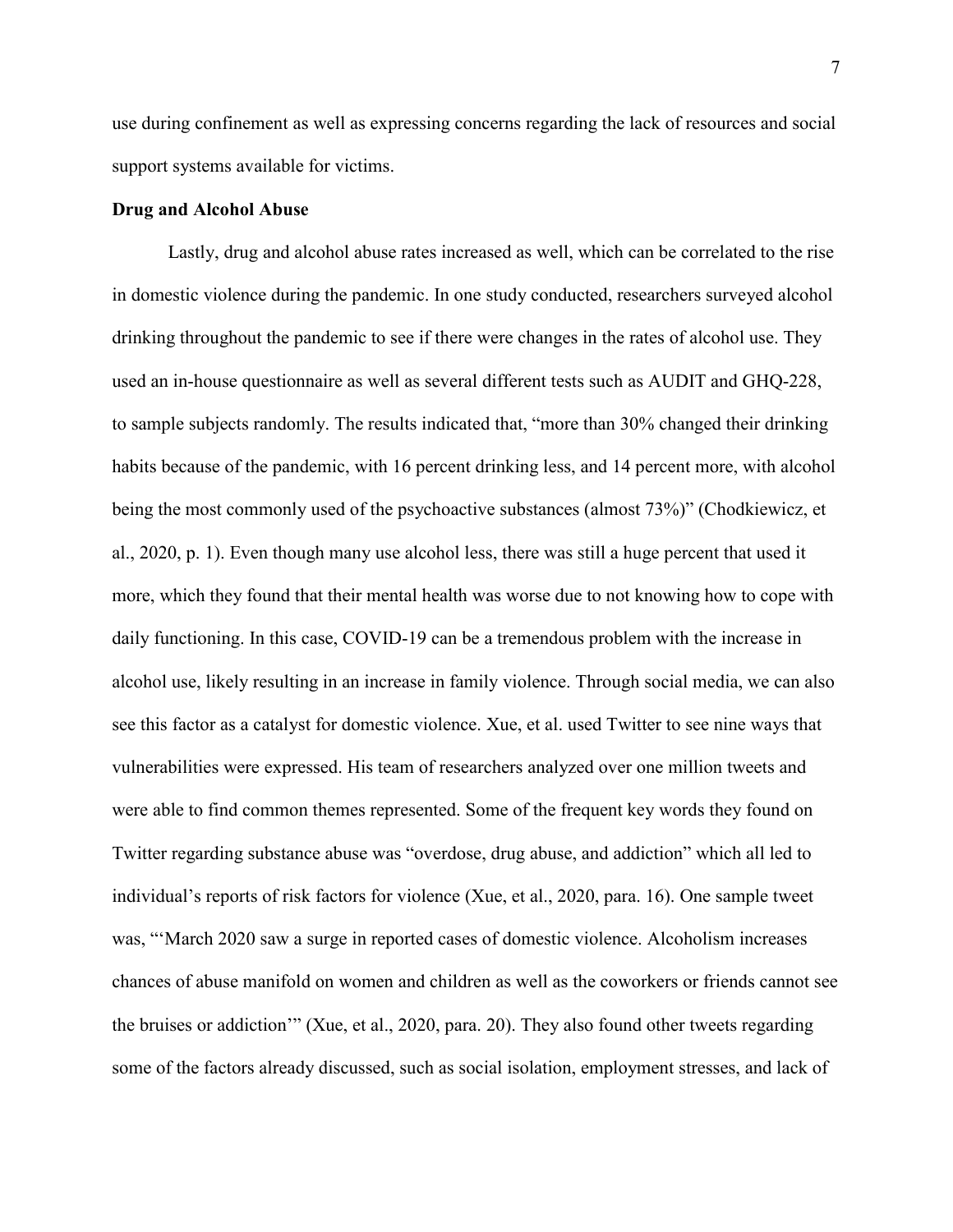available help from resources. Being able to confirm the other reasons for this increase and seeing first-hand what people have actively discussed on Twitter is an instrumental way to start a social support intervention as well as provide insight for future research.

# **Conclusion**

From these research studies, my research question was verified as the factors listed above did increase domestic violence worldwide during this infamous pandemic. While there are many other reasons that domestic violence increases in the home during stay-at-home orders, these were the most significant that were found. Besides some research studies counteracting each other, such as the impact of children and whether they were a positive or negative association, there were no other obvious gaps in the research. One of the conclusive reasons that we can draw from all research studies is the stress that can accompany confinement, such as unemployment, lack of social support, and the emotions that arise when transitions occur. Due to these stressors, domestic violence is increased due to the lack of ineffective intervention approaches. Further research should be done on interventions we can use to reach out to the public and offer the appropriate organizations and support they need including ways to navigate stressful transitions in life based upon the relational turbulence theory and ways to fund our organizations more since most are grant-based. Professionals, in this field, also can use social media as a proactive tool to help address the victims and provide reliable resources for them to get help, as can be implicated for future research as well. By using social media and the resources around, we can help intervene and prevent this hidden pandemic from happening in the future.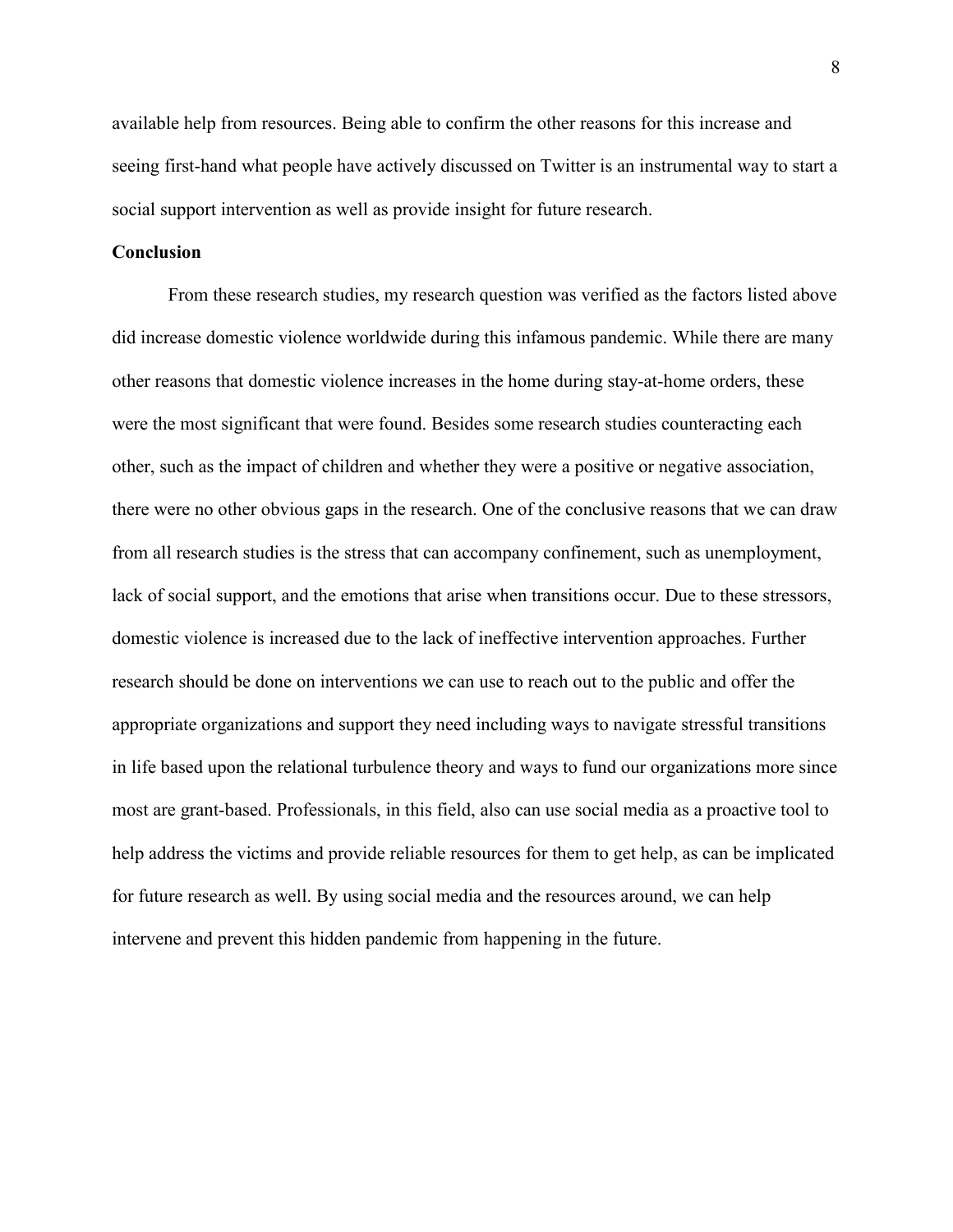### References

- Abramson, A. (2020). *How COVID-19 may increase domestic violence and child abuse.* American Psychological Association. https://www.apa.org/topics/covid-19/domesticviolence-child-abuse.
- Chodkiewicz, J., Talarowska, M., Miniszewska, J., Nawrocka, N., & Bilinski, P. (2020). Alcohol consumption reported during the COVID-19 pandemic: The initial stage. *International Journal of Environmental Research and Public Health, 17*(13), 1-11. https://doi.org/10.3390/ijerph17134677
- Doza-Bodrud, Md., Shammi, M., Bahlman, L., Islam Towfiqul Reza A., & Rahman, M. (2020). Psychosocial and socio-economic crisis in bangladesh due to COVID-19 pandemic: A perception-based assessment. *Journal of Frontiers on Public Mental Health, 8(*341), 1– 17. https://doi.org/10.3389/fpubh.2020.00341
- Drieskens, S., Braekman, E., De Ridder, K., Gisle, L., Charafeddine, R., Hermans, L., & Demarest, S. (2022). Domestic violence during the COVID-19 confinement: do victims feel more socially isolated? *Archives of Public Health, 80*(39), 1-11. https://doi.org/10.1186/s13690-021-00765-3
- Goodboy, K. A., Dillow R. M., Knoster C. K., & Howard A. H. (2021). Relational turbulence from the COVID-19 pandemic: Within-subjects mediation by romantic partner interdependence. *Journal of Social and Personal Relationships, 38*(6), 1800–1818. https://doi.org/10.1177/02654075211000135
- Leigh, K. J., Pena D. L., Anurudran, A., & Pai, A. (2022). "Are you safe to talk?": Perspectives of service providers on experiences of domestic violence during the COVID-19 pandemic. *Journal of Family Violence.* https://doi.org/10.1007/s10896-022-00359-9